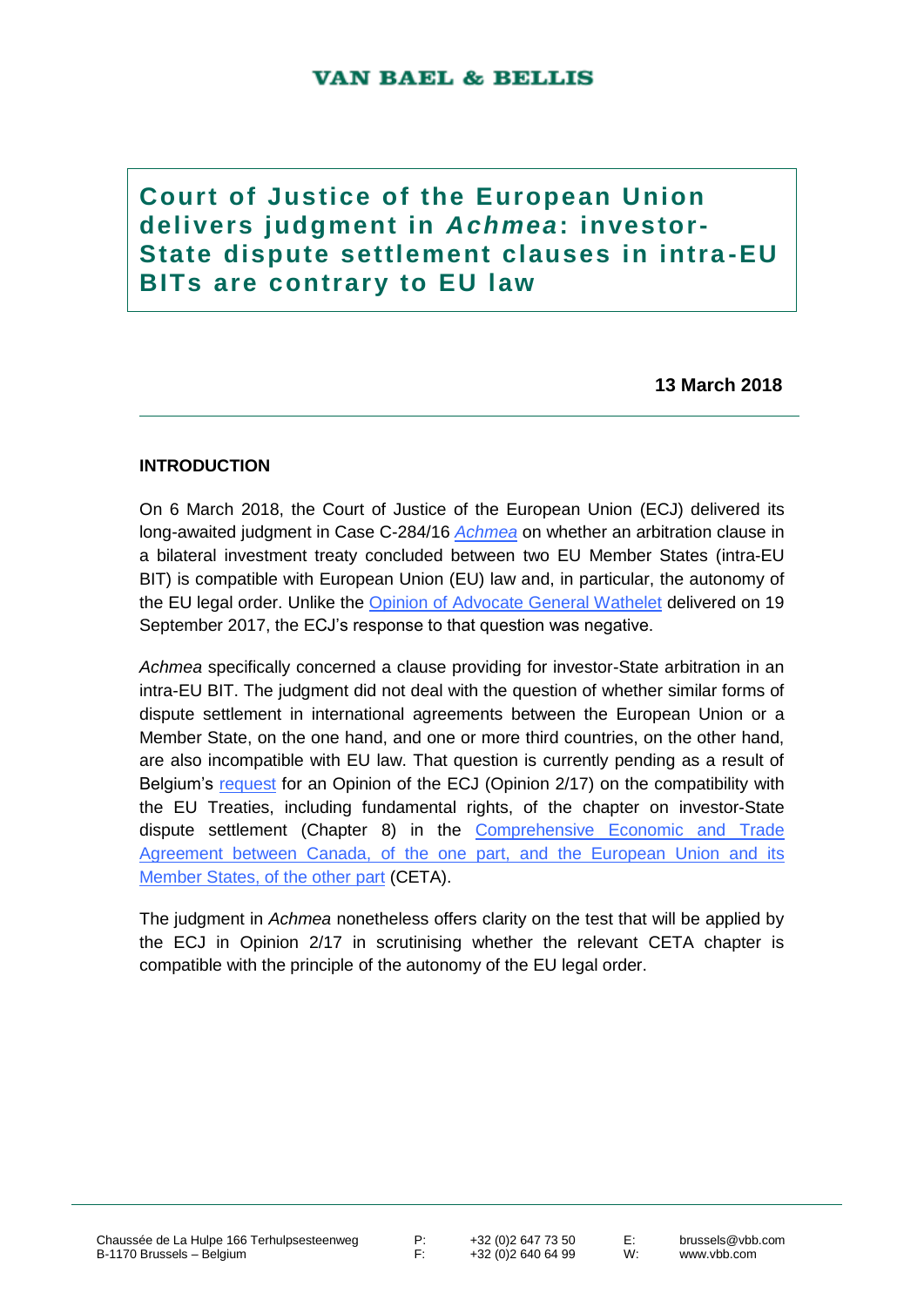## **FACTS OF THE CASE**

Achmea, a Dutch insurance company which had established a subsidiary in Slovakia in order to market private health insurance products, initiated investor-State arbitral proceedings against Slovakia following the adoption of new regulations governing the insurance sector. The proceedings were initiated on the basis of a 1991 BIT between the former Czechoslovakia and the Netherlands (the Czechoslovakia-Netherlands BIT).

In 2012, the arbitral tribunal sided with Achmea. Its award ordered Slovakia to pay Achmea damages of approximately EUR 22 million.

Subsequently, Slovakia sought the annulment of that award before the German courts (the place of arbitration was Germany) on the grounds that the arbitration clause in the Czechoslovakia-Netherlands BIT was contrary to:

- Article 344 Treaty on the Functioning of the European Union (TFEU) which prohibits EU Member States from submitting a dispute concerning the interpretation or application of EU law to any method of settlement other than those for which the EU Treaties provide.
- Article 267 TFEU which provides for a preliminary ruling mechanism that ensures that only the ECJ gives a final legally binding interpretation on EU law issues.
- Article 18 TFEU which prohibits discrimination on grounds of nationality.

The German court decided to stay the proceedings and refer these questions to the ECJ for a preliminary ruling.

# **THE ECJ RULES THAT THE ARBITRAL CLAUSE IN THE CZECHOSLOVAKIA-NETHERLANDS BIT IS CONTRARY TO EU LAW**

The ECJ ruled that Articles 267 and 344 TFEU preclude an arbitral clause such as that found in the Czechoslovakia-Netherlands BIT. It was therefore not necessary to examine whether such a clause might also be discriminatory because investors of other Member States were precluded from having recourse to arbitration against Slovakia.

The ECJ considered Articles 267 and 344 TFEU together. Its starting point was that, as the ECJ had previously explained in [Opinion 2/13](http://curia.europa.eu/juris/document/document.jsf?docid=160882&doclang=EN) on the accession of the European Union to the European Convention on Human Rights, those provisions help to preserve the principle of the autonomy of the EU legal order. Based on that premise, the ECJ then applied a three-step analysis in order to establish whether an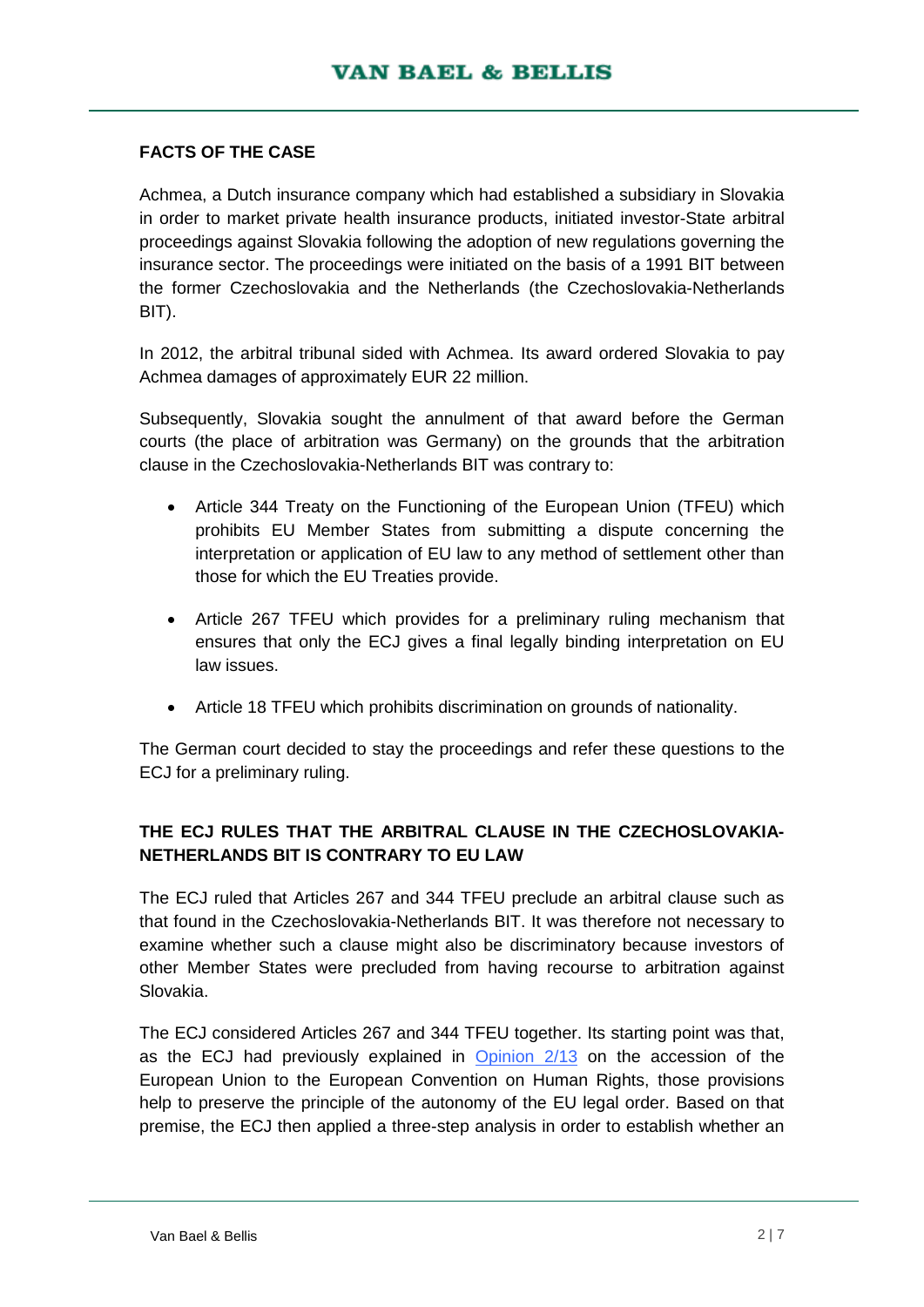arbitral clause such as the one found in the Czechoslovakia-Netherlands BIT undermines that autonomy.

## **First step: arbitral tribunals established pursuant to the Czechoslovakia-Netherlands BIT might need to apply and interpret EU law**

The ECJ first examined whether the disputes that an arbitral tribunal established pursuant to the Czechoslovakia-Netherlands BIT might need to resolve are liable to relate to the interpretation or application of EU law.

Although the ECJ recognised that the jurisdiction of such a tribunal is limited to making findings on infringements of the Czechoslovakia-Netherlands BIT, it focused on the provision in that treaty (i.e. Article 8.6 of the Czechoslovakia-Netherlands BIT) laying down the law to be applied by the arbitral tribunal in resolving an investor-State dispute.

The ECJ noted that the applicable law included the domestic law of the Member State concerned and other relevant agreements between the parties to the treaty. It followed that EU law (in particular, the fundamental freedoms), which forms part of the national laws of Member States, may be part of the applicable law. As a result, an arbitral tribunal established pursuant to the Czechoslovakia-Netherlands BIT might need to interpret and apply EU law.

Since the application and interpretation of EU law by such an arbitral tribunal could potentially affect the autonomy of the EU legal order, it was therefore necessary for the ECJ to turn to the second step of the analysis, namely whether such an arbitral tribunal could request a preliminary ruling from the ECJ.

# **Second step: arbitral tribunals established pursuant to the Czechoslovakia-Netherlands BIT may not refer preliminary questions to the ECJ**

If a tribunal is part of the judicial system of the European Union and may be regarded as a court or tribunal of a Member State within the meaning of Article 267 TFEU, then it may ask the ECJ for a preliminary ruling on the interpretation of EU law. In that manner, the autonomy of the EU legal order is preserved.

Unlike Advocate General Wathelet (who had relied on Case C-377/13 *[Ascendi Beiras](http://curia.europa.eu/juris/document/document.jsf?text=&docid=153582&pageIndex=0&doclang=en&mode=lst&dir=&occ=first&part=1&cid=1056912)  [Litoral e Alta](http://curia.europa.eu/juris/document/document.jsf?text=&docid=153582&pageIndex=0&doclang=en&mode=lst&dir=&occ=first&part=1&cid=1056912)*), the ECJ found that an arbitral tribunal established pursuant to the Czechoslovakia-Netherlands BIT could not be regarded as a "*court or tribunal of a Member State*". Such an arbitral tribunal was therefore precluded from referring preliminary questions to the ECJ. The ECJ distinguished Case C-377/13 *[Ascendi](http://curia.europa.eu/juris/document/document.jsf?text=&docid=153582&pageIndex=0&doclang=en&mode=lst&dir=&occ=first&part=1&cid=1056912)  [Beiras Litoral e Alta](http://curia.europa.eu/juris/document/document.jsf?text=&docid=153582&pageIndex=0&doclang=en&mode=lst&dir=&occ=first&part=1&cid=1056912)* on the ground that the tribunal at issue in that case was part of a system of judicial resolution of a type of dispute for which the constitution of a Member State provided. A specific feature of an arbitral tribunal established pursuant to the Czechoslovakia-Netherlands BIT was that its *raison d'être* was to be distinct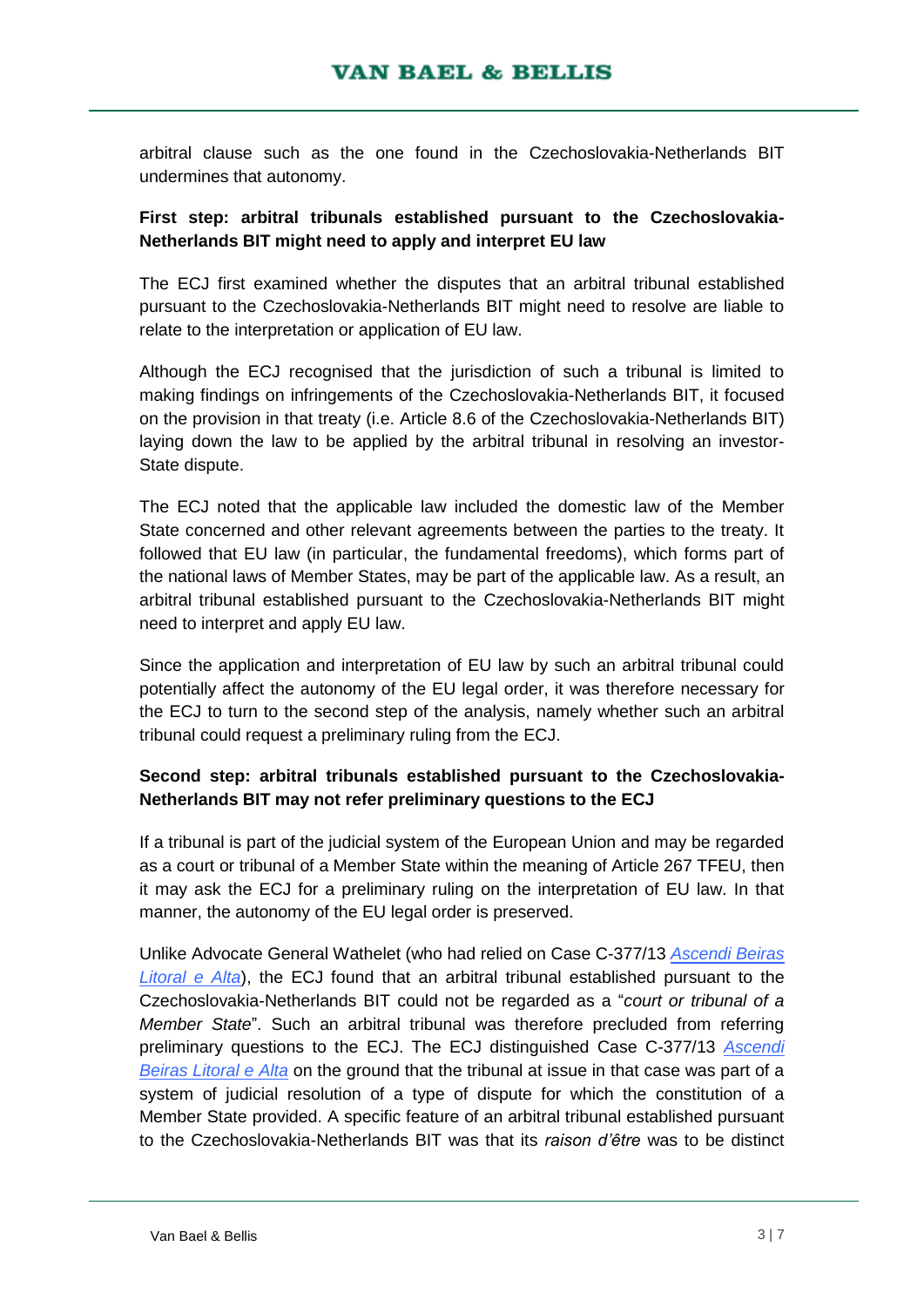from the courts of the Member States which are parties to that BIT. Therefore, such an arbitral tribunal is not allowed to refer preliminary questions to the ECJ.

## **Third step: judicial review of awards rendered pursuant to the Czechoslovakia-Netherlands BIT does not guarantee the autonomy of the EU legal order**

The ECJ recognised that the autonomy of EU law may nonetheless be preserved, in the context of a review of an arbitral award rendered under the Czechoslovakia-Netherlands BIT, in the event that a court of a Member State may submit questions of interpretation of EU law to the ECJ by means of a reference for a preliminary ruling.

In this context, the ECJ considered it relevant that an arbitral award for which the Czechoslovakia-Netherlands BIT provides is subject to judicial review only to the extent that the national law, which is the law of the place of the seat of the tribunal, permits. In the specific case at issue, that national law was German law which provided only for limited review of whether an award was rendered based on a valid arbitration agreement and was consistent with public policy of the recognition or enforcement of the award. According to well-established case-law relating to commercial arbitration (Case C-126/97 *[Eco Swiss](http://curia.europa.eu/juris/document/document.jsf?text=&docid=44616&pageIndex=0&doclang=en&mode=lst&dir=&occ=first&part=1&cid=1062587)* and Case C-168/05 *[Mostaza](file:///C:/Users/decleve/AppData/Local/Microsoft/Windows/Temporary%20Internet%20Files/Content.Outlook/074JYZOQ/C-168/05%20Mostaza%20Claro)  [Claro](file:///C:/Users/decleve/AppData/Local/Microsoft/Windows/Temporary%20Internet%20Files/Content.Outlook/074JYZOQ/C-168/05%20Mostaza%20Claro)*), limited review of arbitral awards before the courts of the Member States was justified provided that such a review also covered fundamental provisions of EU law and that, if necessary, such questions of EU law could be referred to the ECJ.

However, according to the ECJ, that case-law may not be transposed to investor-State arbitration. The ECJ distinguished such arbitration from commercial arbitration by focusing on the fact that commercial arbitration proceedings "*originate in the freely expressed wishes of the parties* [while investment arbitration proceedings] *derive from a treaty by which Member States agree to remove from the jurisdiction of their own courts* […] *disputes which may concern the application or interpretation of EU law*". As a result, investor-State arbitration, such as that for which the Czechoslovakia-Netherlands BIT provides, could prevent that disputes, which might concern the interpretation or application of EU law, are resolved in a manner that ensures the full effectiveness of EU law.

The ECJ therefore concluded that Articles 267 and 344 TFEU preclude Member States from concluding agreements that include a provision on arbitration such as Article 8 of the Czechoslovakia-Netherlands BIT.

#### **ASSESSMENT**

The judgment in *Achmea* settles only the question of the validity of clauses on investor-State arbitration in intra-EU BITs. In paragraphs 57 and 58 of its judgment, the ECJ underlined the distinction between intra-EU BITs and international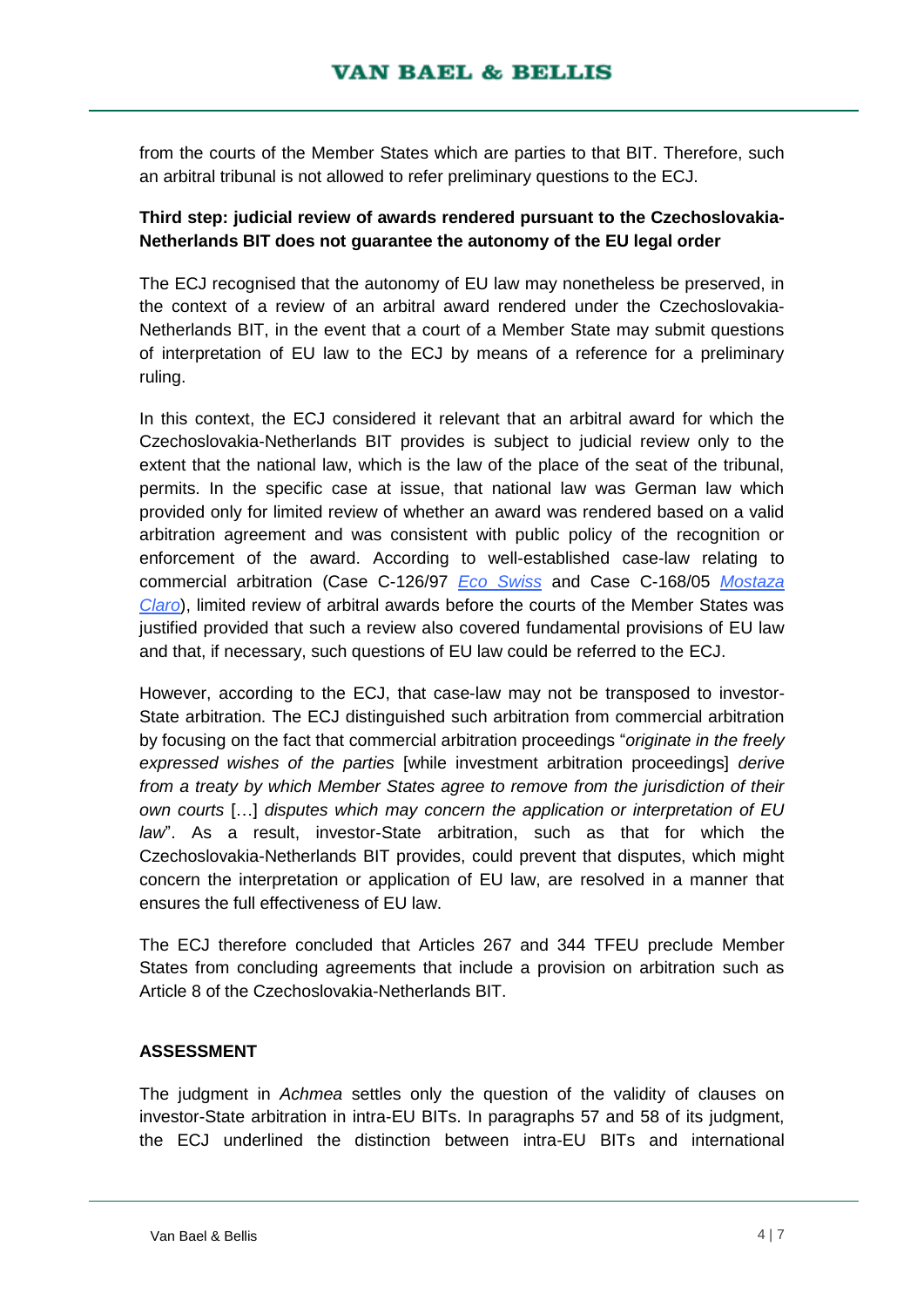agreements between the European Union (and possibly also the Member States) and third countries which provide for the establishment of a court or tribunal with jurisdiction to interpret and apply such agreements. The ECJ also considered it important that, in the context of intra-EU BITs, the principles of mutual trust between the Member States and of sincere cooperation apply.

However, as the ECJ reiterated in *Achmea*, international agreements providing for dispute settlement mechanisms must also respect the autonomy of the European Union and its legal order. That fundamental condition thus applies also to agreements such as CETA and other trade and investment agreements under negotiation (including the agreement on the future relationship between the European Union and the United Kingdom) and a possible future agreement on the establishment of a Multilateral Investment Court.

When examining whether such international agreements to which the European Union is (or will become) a party respect the autonomy of the European Union and its legal order, the following guidance from the judgment in *Achmea* might be relevant.

First, it was essential to the ECJ's reasoning that the law to be applied, in resolving disputes regarding the Czechoslovakia-Netherlands BIT, included the domestic laws of the Member States which were parties to that agreement as well as the international agreements to which those Member States were parties. As a result, the applicable law included EU law and thus a tribunal might need to interpret and/or apply EU law.

In assessing the compatibility of the international agreements to which the European Union is (or will become) a party with the principle of autonomy of EU law, it is therefore relevant to consider whether such agreements provide for a similar clause on the applicable law.

International courts and tribunals with jurisdiction to consider whether a State has complied with its international treaty obligations, and which therefore might be called upon to scrutinise national law, typically consider the meaning of national law to be a question of fact. The agreements establishing such courts and tribunals either do not include domestic law as being part of the applicable law or they do not have a separate provision on what the applicable law is.

CETA offers a useful example. Article 8.31 of CETA provides that:

*1. When rendering its decision, the Tribunal established under this Section shall apply this Agreement as interpreted in accordance with the Vienna Convention on the Law of Treaties, and other rules and principles of international law applicable between the Parties.*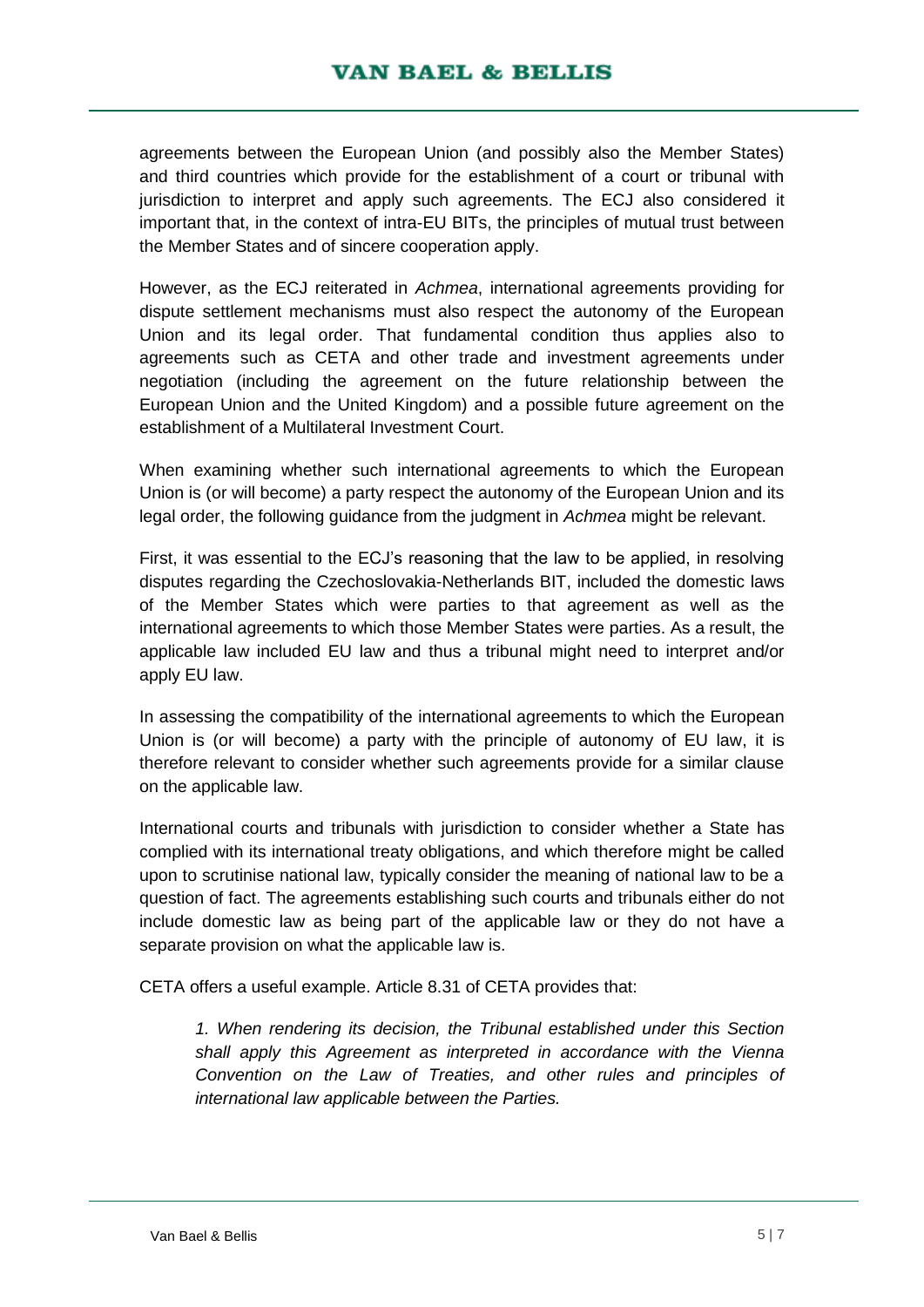*2. The Tribunal shall not have jurisdiction to determine the legality of a measure, alleged to constitute a breach of this Agreement, under the domestic law of a Party. For greater certainty, in determining the consistency of a measure with this Agreement, the Tribunal may consider, as appropriate, the domestic law of a Party as a matter of fact. In doing so, the Tribunal shall*  follow the prevailing interpretation given to the domestic law by the courts or *authorities of that Party and any meaning given to domestic law by the Tribunal shall not be binding upon the courts or the authorities of that Party.*

By stating that domestic laws are to be treated as matters of fact, Article 8.31 of CETA may be interpreted as avoiding any interference with the autonomy of the EU legal order. In Opinion 2/17, the ECJ will likely need to address whether treating EU law in such context as a question of fact nonetheless involves interpreting EU law.

Second, courts and tribunals established by international agreements to which the European Union is a party are not part of the judicial system of the European Union. Consequently, and similarly to arbitral tribunals for which the Czechoslovakia-Netherlands BIT provides, they do not have the status of a court or tribunal of a Member State and therefore may not request, pursuant to Article 267 TFEU, preliminary rulings from the ECJ.

In order to overcome that obstacle and to preserve the autonomy of the EU legal order, the European Union has concluded agreements providing that the court or tribunal established by that agreement must, if necessary, refer questions on the interpretation of EU law to the ECJ. One example is Article 322(2) of the [Association](http://trade.ec.europa.eu/doclib/docs/2016/november/tradoc_155103.pdf)  Agreement between the [European Union and its Member States, of the one part, and](http://trade.ec.europa.eu/doclib/docs/2016/november/tradoc_155103.pdf)  [Ukraine, of the other part.](http://trade.ec.europa.eu/doclib/docs/2016/november/tradoc_155103.pdf) That provision, which relates to State-to-State disputes, provides:

*Where a dispute raises a question of interpretation of a provision of EU law referred to in paragraph 1, the arbitration panel shall not decide the question, but request the Court of Justice of the European Union to give a ruling on the question. In such cases, the deadlines*  applying to the rulings of the arbitration panel shall be suspended until *the Court of Justice of the European Union has given its ruling. The ruling of the Court of Justice of the European Union shall be binding on the arbitration panel.*

Whether such a clause is compatible with Article 267 TFEU is a question that has not yet been put before the ECJ. Nor is it clear whether including such a clause in future agreements with third countries is a feasible model: third countries (including the United Kingdom in its negotiations for a trade agreement with the European Union) may insist on reciprocity and demand that sufficient deference be given also to their own courts' interpretation of domestic law.